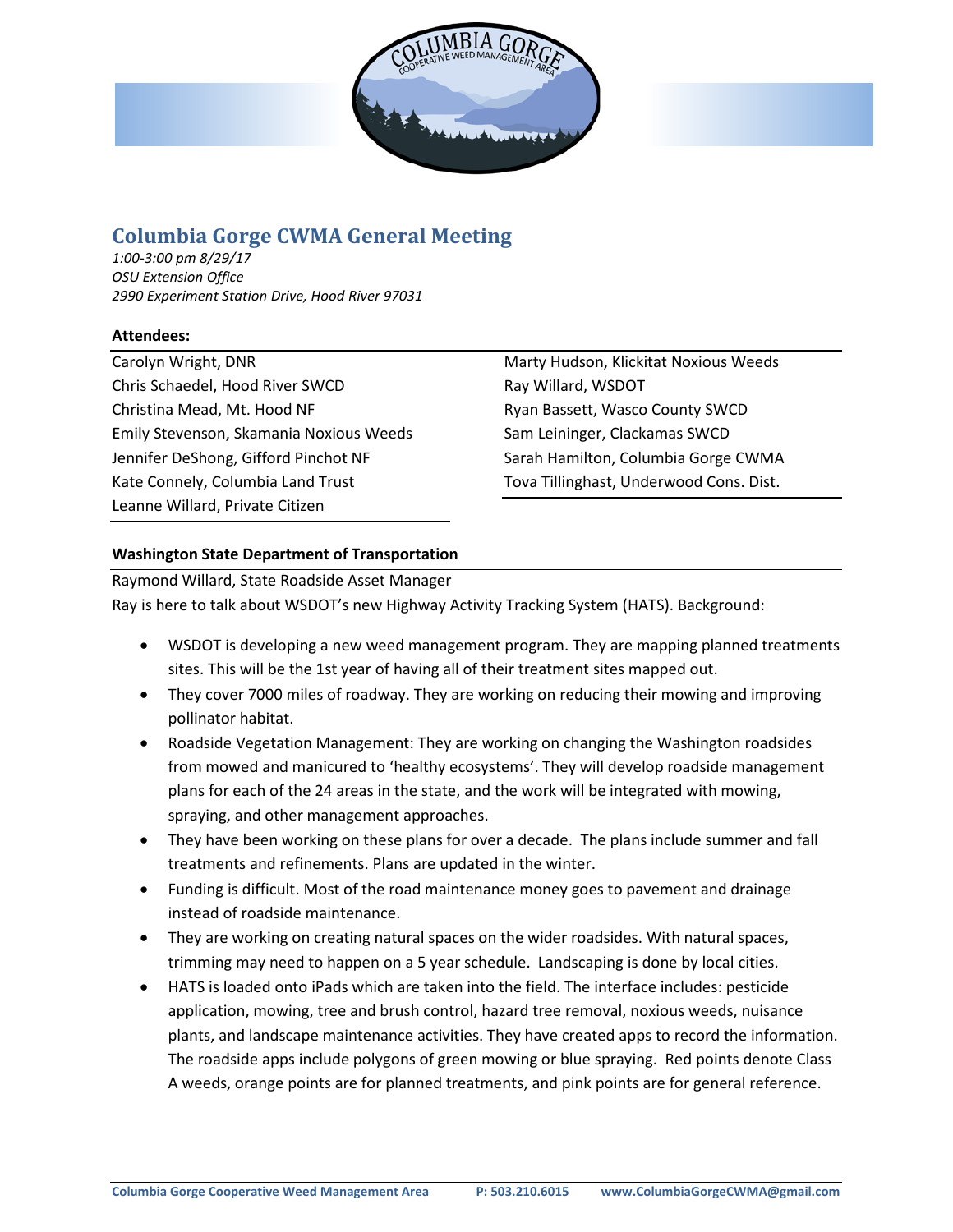- This  $1<sup>st</sup>$  year they are working to get the information mapped. This will help develop the 2018 plan. Records are then tracked against the plan. Local maintenance staff work with Ray to develop the plan. The data collected includes who, when, where, and how much work was done. The system includes pesticide labels and herbicide fact sheets. The field workers seem to approve of the system, depending on the worker. Ray is on the WISC and would like to see a platform with invasive species information available to other organizations. They intend to share this data with partners, weed boards, etc. They can share it via ARCGIS. Potentially they could share the tool as well as the data.
- Once the framework is developed, WSDOT will be using the system for project management, including habitat improvement. The operational zone and pavement edge of the road must be clear, but beyond that is an ecological asset which will be managed for habitat potential. Pollinators are a priority. They are managing those areas for succession and training their managers to do so. The plans include spot spraying and timed mowing, and they will continue to control noxious weeds and hazard trees. Concerns include attracting wildlife to roads and increased fire damage. The 20 foot buffer from roadsides helps to prevent some wildlife issues, and they have not seen an increase in fires, but are keeping an eye out for these and other concerns. Each area will have a plan and the freedom to decide which plants are a priority for treatment.
- In the future the public may be able to report an invasive plant sighting along a roadside. The app includes a weed identification guide by flower color.

#### **Farm Bill Update**

Emily Stevenson, Skamania County Noxious Weeds, Program Coordinator

BMPs are on the website!!! They include an online version for easy perusal, and a sharp-looking PDF for easy printing. Be sure to check them out at: [https://columbiagorgecwma.org/weed](https://columbiagorgecwma.org/weed-listing/best-management-practices/)[listing/best-management-practices/](https://columbiagorgecwma.org/weed-listing/best-management-practices/)

Highlighted weeds for 2017:

- Butterfly bush
- English holly
- Houndstongue
- Old man's beard clematis
- Poison hemlock
- Scotch thistle
- Shiny geranium
- Spotted knapweed
- Ventenata grass
- Yellow starthistle

**ISEP:** Tentative date: March 1<sup>st</sup>. Please send speakers and topic ideas to Emily or Sarah.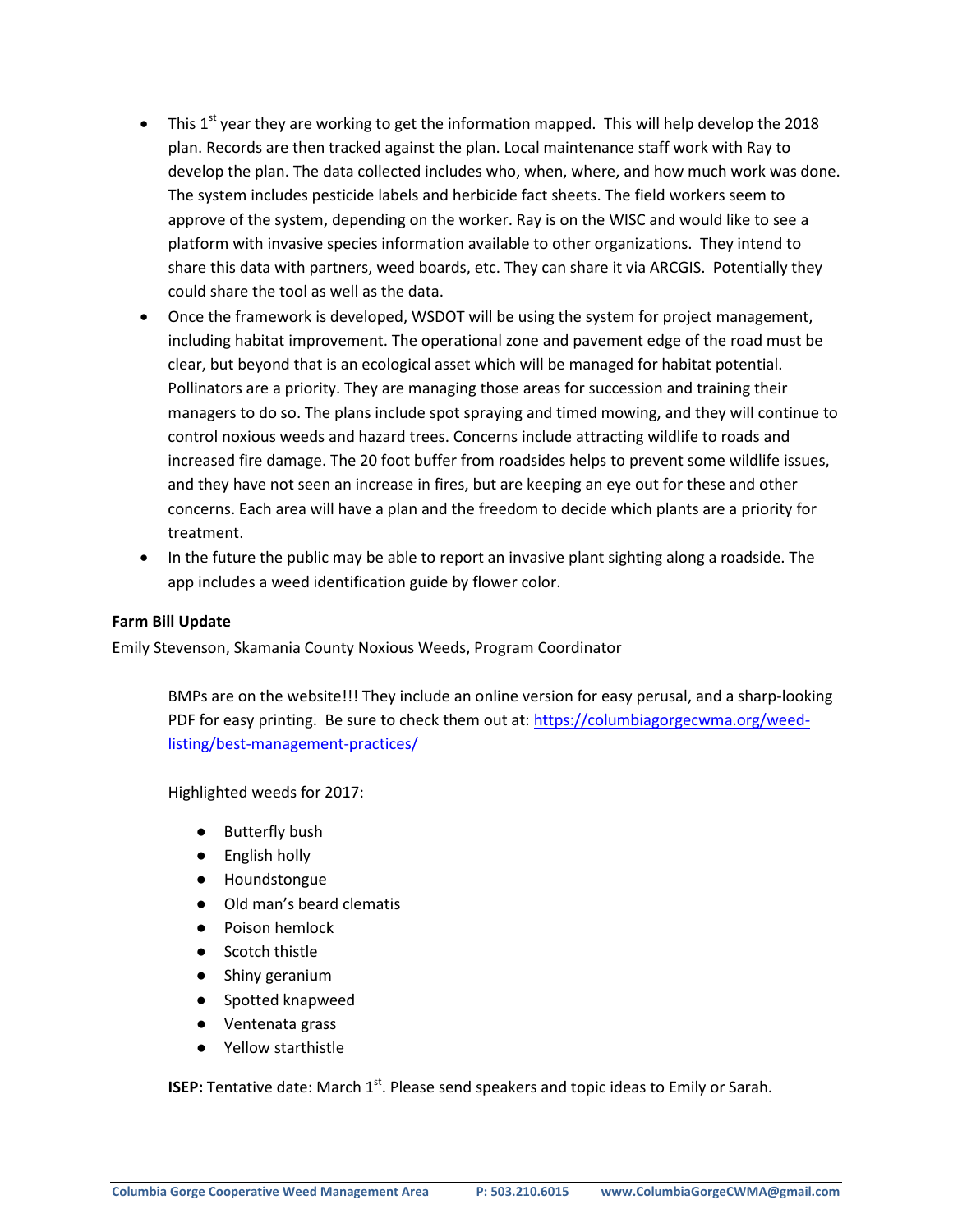**STI:** Tentative date: Saturday, May May 19<sup>th</sup>, in Hood River

Next year we would like to include partners to do outreach at the STI. Partners can set up a table at the event. We have already applied for the grant for the following year. We will find out in the next couple of months if we received it.

#### **Region 6 Forest Service Invasive Species Meeting**

The meeting will be held in Hood River this year, from November 7-9. On that Wednesday we are hoping to have a field day. There will be agency staff from across the PNW, so it's a great time to highlight the amazing work this CWMA has been doing. Does anyone know of some excellent locations to visit for this weeds field day? Is anyone interested in presenting at these sites? Thanks for your thoughts!

- It's a tough time of year to see invasive species.
- Condit Dam and Hemlock Dam removal sites could be options.
- The Powerdale Dam is in Hood River and most of the survivors are evergreens.
- Trout Lake could be a possibility, though it could be under water or snow.
- The Balfour –Klickitat sites with Robin Dobson- contact Marty for more information. It is also likely to have milder weather.
- Friends of the Gorge might have some lower-elevation sites.

## **CWMA 5-Year Plan Discussion**

Emily Stevenson and Sam Leininger

- Where do we see the CWMA in 5 years?
- The next meeting is in October. We plant to do partner roundtables and talk about the CWMA plan for the next 5 years.
- We want to make sure the CWMA is serving the needs of the partners.
- Hwy 14 from Goldendale east is highest priority for WSDA Because of butterfly habitat. From a DOT standpoint, that location would be good to priority for the CWMA for restoration. Skeletonweed is moving west around there.
- We could also put together a short survey to ask partners about their needs.

#### **Education & Outreach Update**

Sarah Hamilton

The group hasn't met in a long time, but will be planning the field day today. Please join us!

#### **Member Updates and Observations Roundtable**

All

There are stacks of the newly printed landowner handbook from Klickitat County available for partners. They are available online here[: http://www.klickitatcounty.org/DocumentCenter/View/3392](http://www.klickitatcounty.org/DocumentCenter/View/3392)